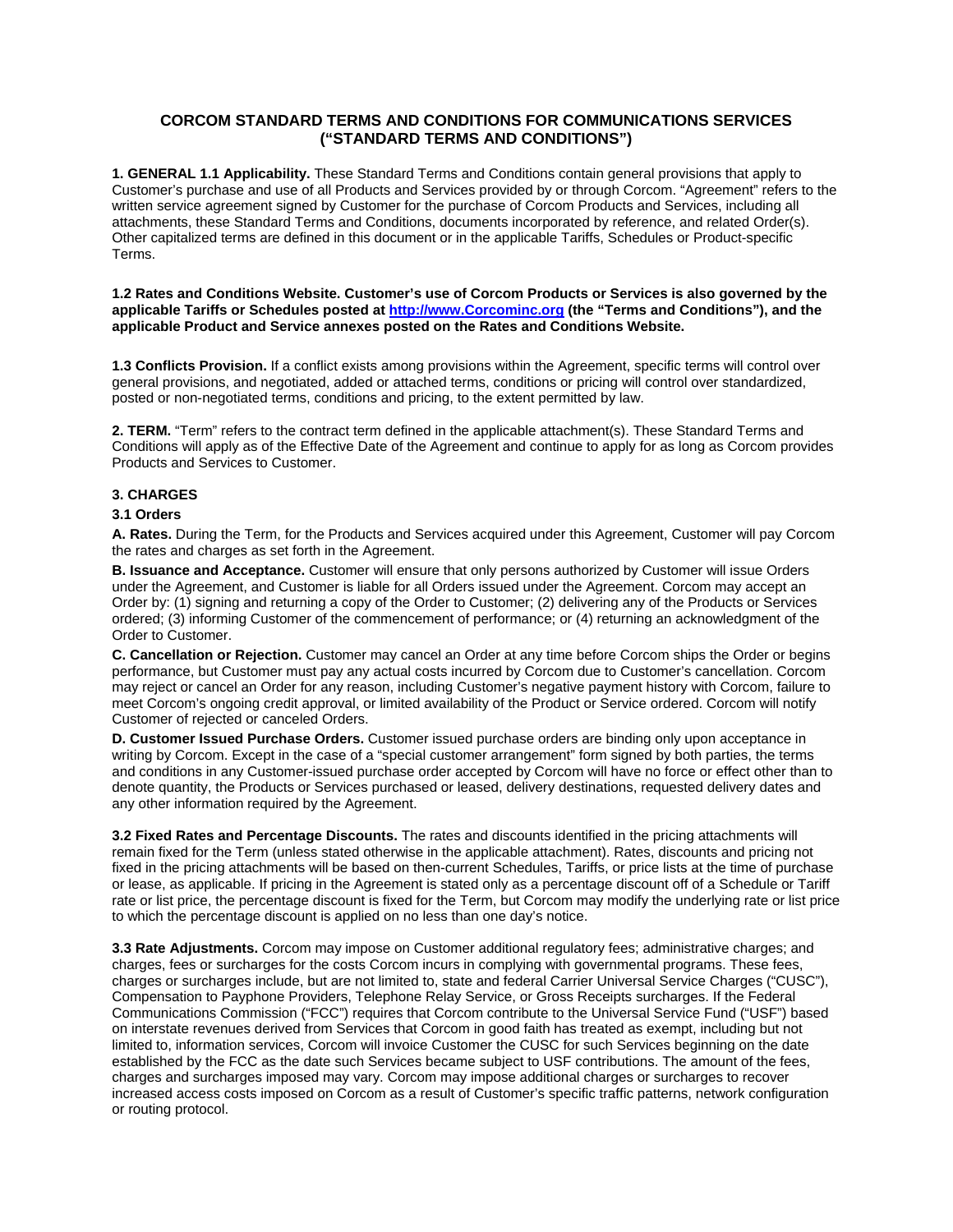**3.4 Taxes A. Taxes Not Included.** Corcom's rates and charges for Products and Services do not include taxes. Customer will pay all taxes, including, but not limited to, sales, use, gross receipts, excise, VAT, property, transaction, or other local, state or national taxes or charges imposed on, or based upon, the provision, sale or use of Products or Services. Additional information on the taxes, fees, charges, and surcharges collected by Corcom is posted on the Rates and Conditions Website.

**B. Withholding Taxes.** Notwithstanding any other provision of the Agreement, if a jurisdiction in which Customer conducts business requires Customer to deduct or withhold separate taxes from any amount due to Corcom, Customer must notify Corcom in writing. Corcom will then increase the gross amount of Customer's invoice so that, after Customer's deduction or withholding for taxes, the net amount paid to Corcom will not be less than the amount Corcom would have received without the required deduction or withholding.

**C. Exclusions.** Customer will not be responsible for payment of: **(1)** Corcom's direct income taxes and employment taxes; and

**(2)** any other tax to the extent that Customer demonstrates a legitimate exemption under applicable law.

## **4. BILLING AND PAYMENT 4.1 Invoicing**

**A. Commencement of Invoicing.** Corcom may begin invoicing Customer in full for non-recurring and recurring charges on the later of: **(1)** the date the Products or Services are installed and made available; or **(2)** the first day of the first bill cycle after the Effective Date.

**B. Delays.** If Corcom cannot install or make available the Product or Service by the delivery date specified in the Order due to a Customer-caused delay, Corcom may bill Customer as of the delivery date specified in the Order or, if no date is specified, any time 30 days or more after the Effective Date.

**C. Timing.** In general, for recurring Services, Corcom bills fixed Service charges in advance and usage-based charges in arrears.

**4.2 Payment Terms.** Corcom will invoice Customer, and Customer will pay Corcom, in United States dollars (USD), unless otherwise mutually agreed in writing by the parties. Payment terms are net 30 days from the date of invoice receipt. Invoices are deemed to have been received within 5 days of the invoice date. If Customer fails to make such payment within 15 days of receiving Corcom's written notice of nonpayment, Corcom reserves the right to charge a late fee (up to the maximum allowed by law) or take other action to compel payment of past due amounts, including suspension or termination of Services, unless prohibited by an applicable Tariff, state law or regulation. Customer may not offset credits owed to Customer on one account against payments due on the same or another account without Corcom's written consent. Corcom's acceptance of late or partial payments is not a waiver of its right to collect the full amount due. Customer's payment obligations include late charges and third party collection costs incurred by Corcom, including, but not limited to, reasonable attorneys' fees, if Customer fails to cure its breach of these payment terms. If Customer elects to participate in the Preferred Pay Program, Customer will remit payment using cash, check, or electronic funds transfer.

**4.3 Disputed Charges.** If Customer disputes a charge in good faith, Customer may withhold payment of that charge if Customer (A) makes timely payment of all undisputed charges; and (B) within 30 days of the due date, provides Corcom with a written explanation of Customer's reasons for disputing the charge. Customer must cooperate with Corcom to resolve promptly any disputed charge. If Corcom determines, in good faith, that the disputed charge is valid, Corcom will notify Customer and, within 5 business days of receiving notice, Customer must pay the charge or invoke the dispute resolution process in the Agreement. If Corcom determines, in good faith, that the disputed charge is invalid, Corcom will credit Customer for the invalid charge.

**4.4 Repayment of Credits or Waived Charges.** If Corcom terminates a Service or the Agreement due to Customer's material breach, or Customer terminates a Service or the Agreement before the end of any applicable Order Term or minimum service term (unless due to Corcom's material breach), Customer will repay Corcom a pro rata portion of any credits issued or charges waived, based upon the number of months remaining in the Order Term or minimum service term at the time of termination. This provision does not apply to service level credits issued for Service outages.

**5. CREDIT APPROVAL.** Corcom's provision of Products and Services is subject to Corcom's credit approval of Customer. Additionally, if during the Term Customer's financial circumstance or payment history becomes reasonably unacceptable to Corcom, then Corcom may require adequate assurance of future payment as a condition of continuing Service. Corcom may provide Customer's payment history or other billing/charge information to any credit reporting agency or industry clearinghouse.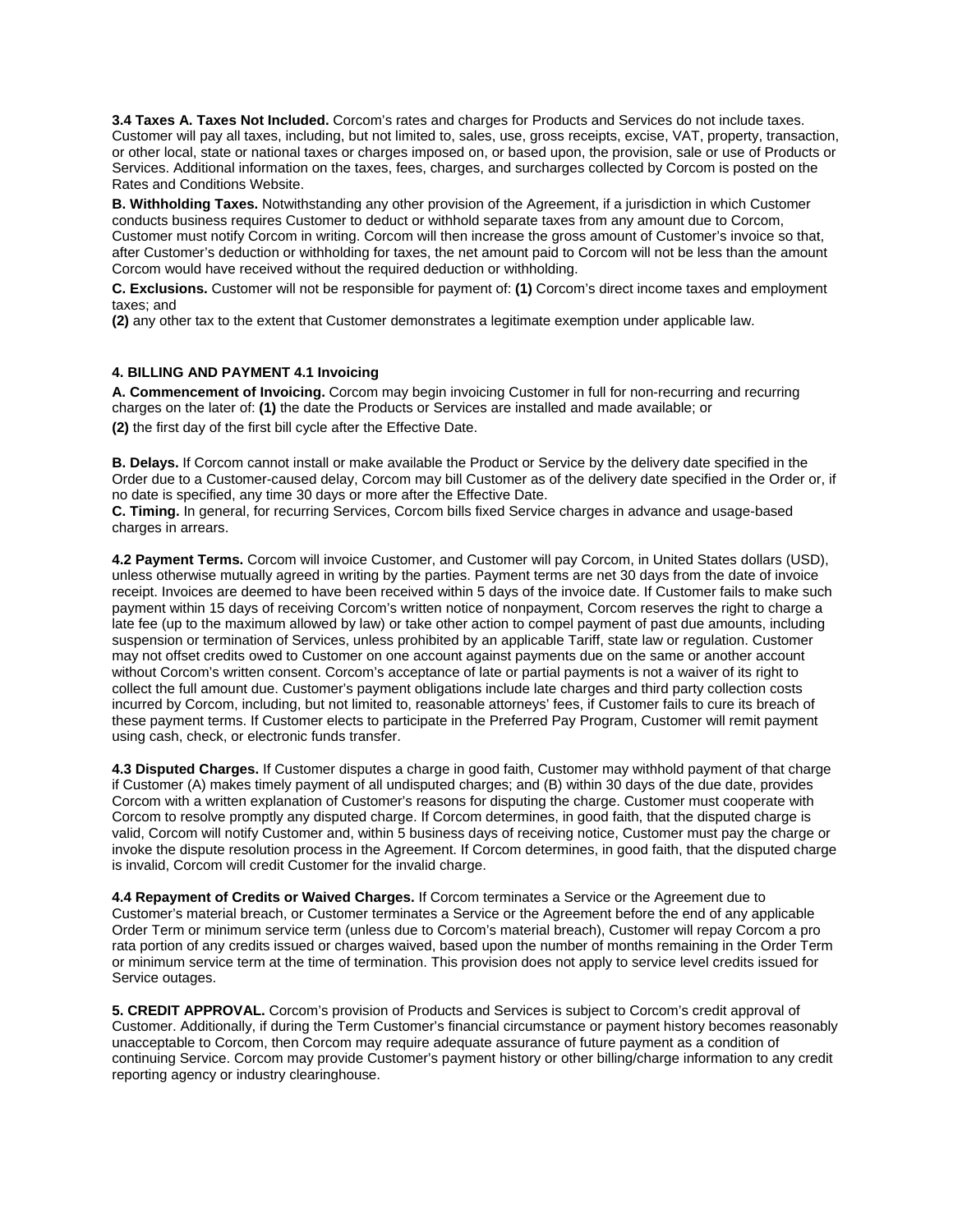**6. WARRANTIES.** EXCEPT AS AND ONLY TO THE EXTENT EXPRESSLY PROVIDED IN THE AGREEMENT OR THE APPLICABLE SERVICE LEVEL AGREEMENT, PRODUCTS AND SERVICES ARE PROVIDED "AS IS." CORCOM DISCLAIMS ALL EXPRESS OR IMPLIED WARRANTIES AND IN PARTICULAR DISCLAIMS ALL WARRANTIES OF MERCHANTABILITY, FITNESS FOR A PARTICULAR PURPOSE, AND WARRANTIES RELATED TO EQUIPMENT, MATERIAL, SERVICES, OR SOFTWARE.

## **7. EQUIPMENT AND SOFTWARE**

**7.1 Third-Party Equipment or Software.** Customer is responsible for any items not provided by Corcom (including, but not limited to, equipment or software) that impair Product or Service quality. Upon notice from Corcom of an impairment, Customer promptly will cure the problem. Customer will continue to pay Corcom for Products and Services during such impairment or related suspension. If the impairment interferes with the use of Corcom's network by Corcom or third parties, Corcom, in its reasonable discretion, may suspend or disconnect the affected Products and Services without advance notice to Customer, although Corcom will provide advance notice where practical. At Customer's request, Corcom will troubleshoot the impairment at Corcom's then-current time and materials rates. Corcom is not liable if a commercially reasonable change in Products or Services causes equipment or software not provided by Corcom to become obsolete, require alteration, or perform at lower levels.

**7.2 Software License A. Licensing Requirements.** Where software is provided with a Product or Service, Customer is granted a non-exclusive and non-transferable license or sublicense to use the software, including any related documentation, solely to enable Customer to use the Products and Services in accordance with the applicable licensing requirements. **Software licensing terms and conditions of Corcom's software vendors are provided by Corcom, posted at the Rates and Conditions Website or are otherwise provided to Customer through click or shrinkwrap agreements.** Corcom may suspend, block or terminate Customer's use of any software if Customer fails to comply with any applicable licensing requirement.

**B. Prohibitions.** Customer is not granted any right to use any software on behalf of third parties or for time share or service bureau activities. No rights are granted to source code and Customer agrees not to reverse engineer, decompile, modify or enhance any software. Subject to the terms and conditions in the licensing requirements subsection above, Corcom or its suppliers retain title and property rights to Corcom-provided software. Upon termination or expiration of the Agreement or the applicable Service, any applicable software license will terminate and Customer will surrender and immediately return the Corcom-provided software to Corcom; provided that Customer is not required to return the software embedded in Products sold to Customer under the Agreement.

**7.3 Title to Equipment.** Corcom or its suppliers retain title and property rights to Corcom-provided equipment (excluding equipment sold to Customer under the Agreement). Upon termination or expiration of the Agreement or the applicable Service, Customer will surrender and immediately return the Corcom-provided equipment (excluding equipment sold to Customer under the Agreement) to Corcom.

**8. USE OF NAME, SERVICE MARKS, TRADEMARKS.** Neither party will use the name, service marks, trademarks, or carrier identification code of the other party or any of its Affiliates for any purpose without the other party's prior written consent. Notwithstanding the foregoing and subject to Customer's written consent with respect to each use, Corcom may use the Customer's name and contact information as a customer reference and may illustrate in a press release, advertising or written or video testimonial the applications and corresponding business benefit of the solution delivered by Corcom.

**9. CUSTOMER RESPONSIBILITIES 9.1 Installation.** Customer will reasonably cooperate with Corcom or Corcom's agents to enable Corcom or its agents to install the Products and Services. Customer is responsible for damage to Corcom-owned Products and Services located on Customer premises, excluding reasonable wear and tear or damage caused by Corcom.

**9.2 Use of Products and Services A. Acceptable Use Policy.** If Customer uses Products or Services, Customer must conform to the acceptable use policy posted at **http://www.Corcominc.org**, as reasonably amended from time to time by Corcom.

**B. Abuse and Fraud.** Customer will not use Products or Services: (1) for fraudulent, unlawful or destructive purposes, including, but not limited to, unauthorized or attempted unauthorized access to, or alteration, abuse or destruction of, information; or (2) in any manner that causes interference with Corcom's or another's use of the Corcom network. Customer will cooperate promptly with Corcom to prevent third parties from gaining unauthorized access to the Products and Services via Customer's facilities.

**C. Resale.** Customer acknowledges and agrees that this is a retail purchase agreement for use only by Customer and its other Corcom-authorized end users as set forth in the Agreement. Customer may not resell or lease wireless Products and Services to any third party. Notwithstanding the foregoing, Customer may participate in the Corcom Wireless Recycling Program. Customer may not resell wireline Products and Services unless specifically set forth in a separate Corcom wholesale agreement.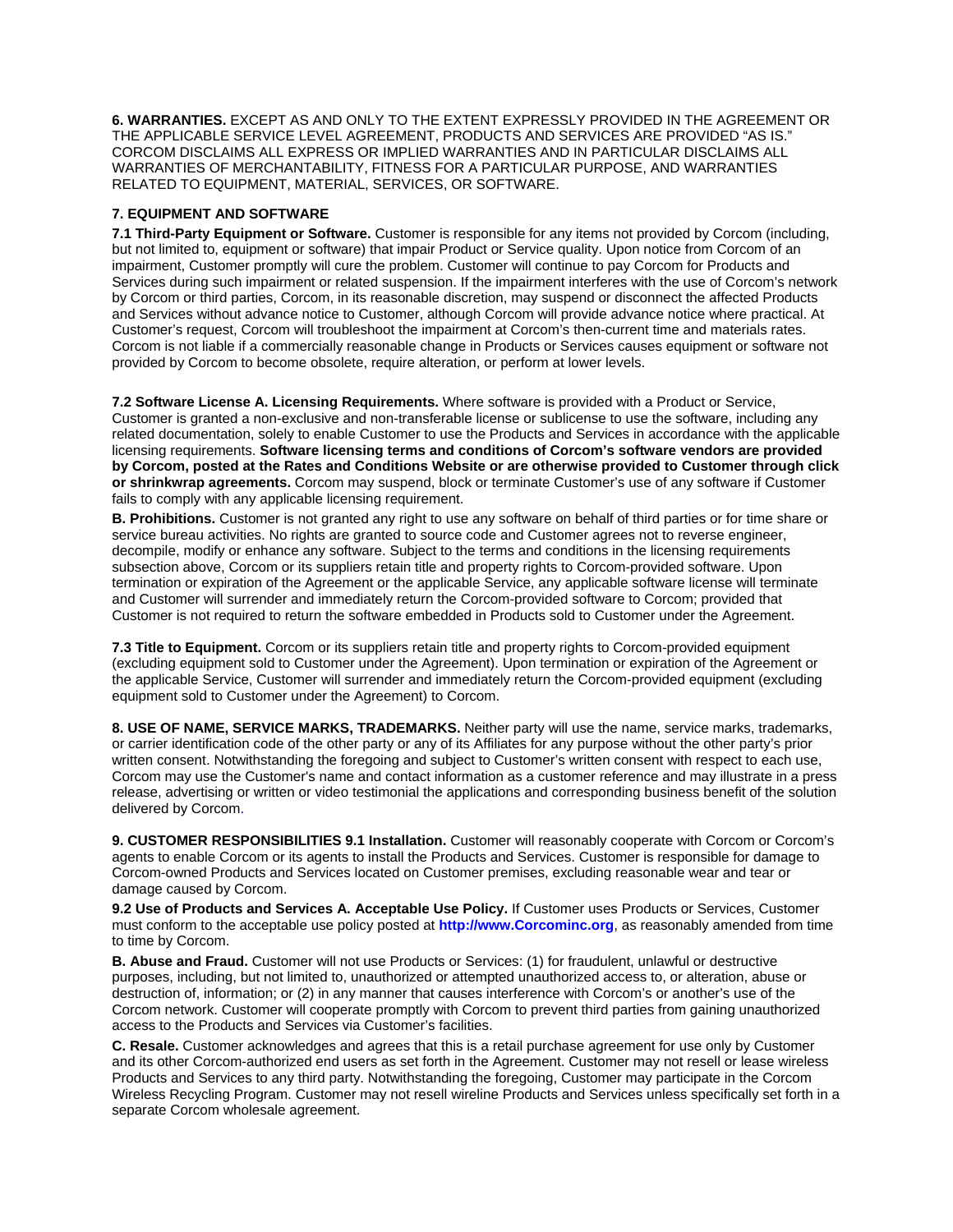**D. Access Pumping/Traffic Stimulation.** Customer represents and warrants that it (1) is not engaged in access pumping or traffic stimulation activity as described in the Federal Communications Commission's *Connect America Fund, et al.*, Report and Order and Further Notice of Proposed Rulemaking, FCC 11-161 (rel. Nov. 18, 2011); and (2) does not have any revenue sharing agreements connected to such activity. Customer will comply with all applicable state and federal rules, regulations and orders regarding such activity. If Customer breaches this provision, Corcom may suspend the affected Services upon five (5) days' written notice and to terminate the affected Services if the breach is not cured within 30 days of receipt of Corcom's notice. Customer must reimburse Corcom for any excess access costs Corcom incurs as a result of Customer's breach.

**E. Agency Relationship.** In countries where Corcom does not hold regulatory authority to provide the Services, Customer appoints Corcom as its agent to obtain, on Customer's behalf from authorized providers, the required services and associated equipment in accordance with the applicable Order. Except to perform its duties in accordance with the applicable Order, Corcom, as Customer's agent pursuant to this section, will not make any representation or incur any liability for Customer.

## **10. CONFIDENTIAL INFORMATION**

#### **10.1 Definitions**

**A.** "Confidential Information" means nonpublic information (i) about the Discloser's business, (ii) given to the Recipient in any tangible or intangible form for Recipient's use in connection with the Agreement or discussions, negotiations or proposals related to any contemplated business relationships between the parties, and (iii) that the Recipient knows or reasonably should know is confidential because of its legends, markings, the circumstances of the disclosure or the nature of the information. Confidential Information includes, but is not limited to: trade secrets; financial information; technical information, including research, development, procedures, algorithms, data, designs, and know-how; business information, including operations, planning, marketing plans, and products; and the pricing and terms of the Agreement including related discussions, negotiations and proposals.

**B.** "Discloser" means the party disclosing Confidential Information, and "Recipient" means the party receiving Confidential Information.

**10.2 Nondisclosure.** Neither party will disclose the other party's Confidential Information to any third party, except as expressly permitted in the Agreement. This obligation will continue until 2 years after the Agreement terminates or expires. The Recipient may disclose Confidential Information to its Affiliates, agents and consultants with a need to know, if they are not competitors of the Discloser and are subject to a confidentiality agreement at least as protective of the Discloser's rights as this provision. In addition, either party may disclose the Agreement to an entity that is an Affiliate of Customer on the Effective Date, provided that the Affiliate has signed (a) a separate service agreement with Corcom containing nondisclosure obligations or (b) a non-disclosure agreement reasonably acceptable to Corcom and Customer. The parties will use Confidential Information only for the purpose of performing under the Agreement or for the provision of other Corcom services. The foregoing restrictions on use and disclosure of Confidential Information do not apply to information that: (A) is in the possession of the Recipient at the time of its disclosure and is not otherwise subject to obligations of confidentiality; (B) is or becomes publicly known, through no wrongful act or omission of the Recipient; (C) is received without restriction from a third party free to disclose it without obligation to the Discloser; (D) is developed independently by the Recipient without reference to the Confidential Information; (E) is required to be disclosed by law, regulation, or court or governmental order; or (F) is disclosed with the prior written consent of the Discloser.

**10.3 Injunction.** The parties acknowledge that the Recipient's unauthorized disclosure or use of Confidential Information may result in irreparable harm. If there is a breach or threatened breach of the Agreement the Discloser may seek a temporary restraining order and injunction to protect its Confidential Information. This provision does not limit any other remedies available to either party. The party who has breached or threatened to breach its nondisclosure obligations under the Agreement will not raise the defense of an adequate remedy at law.

**10.4 Customer Proprietary Network Information.** As Corcom provides Products and Services to Customer, Corcom develops information about the quantity, technical configuration, type and destination of Products and Services Customer uses, and other

information found on Customer's bill ("Customer Proprietary Network Information" or "CPNI"). Under federal law, Customer has a right, and Corcom has a duty, to protect the confidentiality of CPNI. For example, Corcom implements safeguards that are designed to protect Customer's CPNI, including using authentication procedures when Customer contacts Corcom. For some business accounts with a dedicated Corcom representative, Corcom may replace standard authentication measures with a pre-established point of contact for Customer.

**10.5 Privacy.** Corcom's privacy policy, as amended from time to time, is available at **www.Corco/terms&conditions/privacy**. The privacy policy includes information about Corcom's customer information practices and applies to the provisioning of the Products and Services.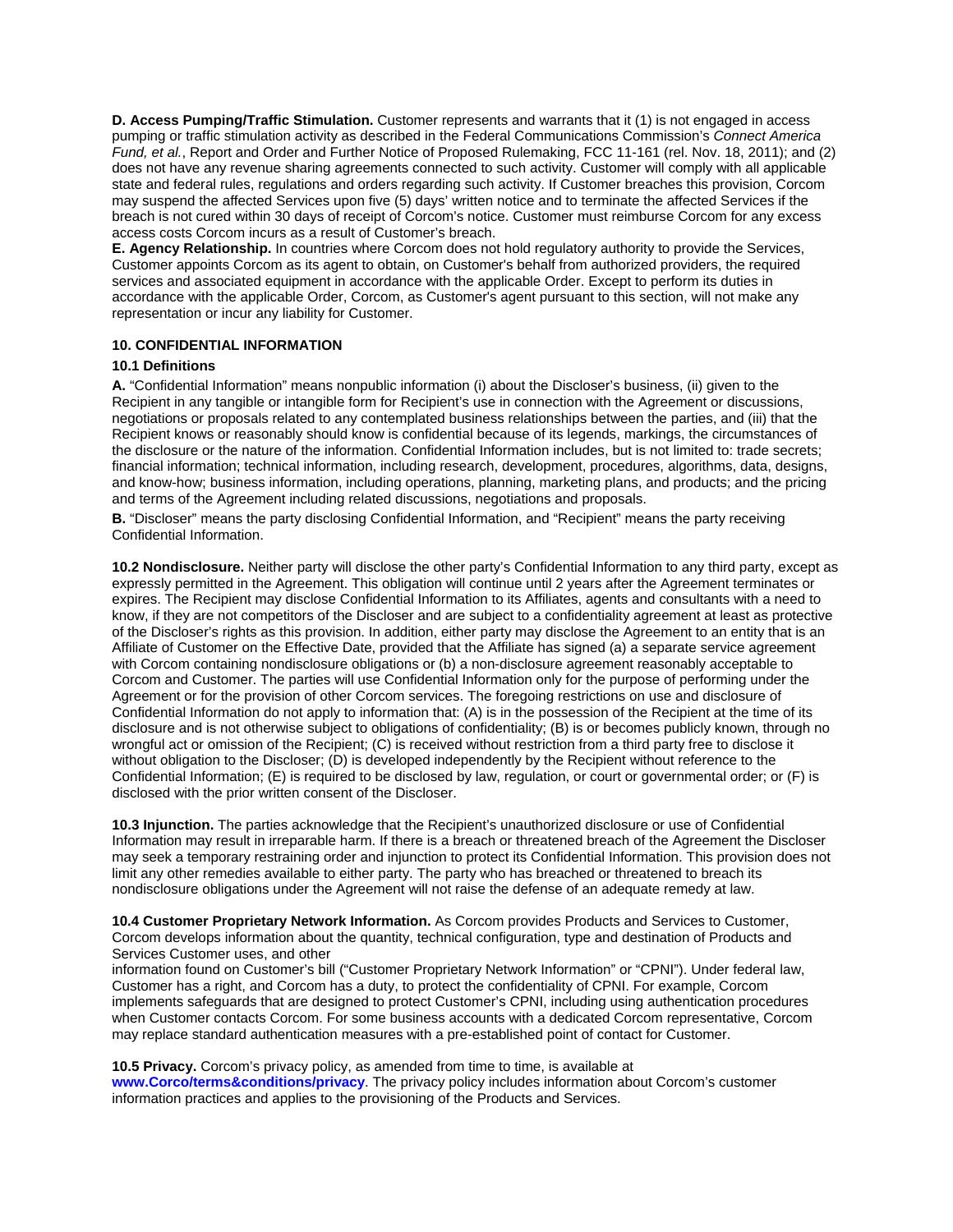## **11. LIMITATIONS OF LIABILITY**

**11.1 Damage Limitations.** Each party's maximum liability for damages caused by its failure(s) to perform its obligations under the Agreement is limited to: (A) proven direct damages for claims arising out of personal injury or death, or damage to real or personal property, caused by the party's negligence or willful misconduct; or (B) proven direct damages for all other claims arising out of the Agreement, not to exceed in the aggregate, in any 12 month period, an amount equal to Customer's total net payments for the affected Services purchased in the six months prior to the event giving rise to the claim. Customer's payment obligations, liability for early termination charges, and the parties' indemnification obligations under the Agreement are excluded from this provision.

**11.2 Damage Waiver.** NEITHER PARTY WILL BE LIABLE FOR ANY LOST PROFITS, OR CONSEQUENTIAL, INCIDENTAL, OR INDIRECT DAMAGES FOR ANY CAUSE OF ACTION, WHETHER IN CONTRACT OR TORT. LOST PROFITS INCLUDE, BUT ARE NOT LIMITED TO, LOST REVENUES AND LOSS OF BUSINESS OPPORTUNITY, WHETHER OR NOT THE OTHER PARTY WAS AWARE OR SHOULD HAVE BEEN AWARE OF THE POSSIBILITY OF THESE DAMAGES OR WHETHER THE PARTIES BARGAINED FOR ANY REVENUE THAT MAY BE GENERATED AS A RESULT OF THIS AGREEMENT.

**11.3 Unauthorized Access/Hacking.** Corcom is not responsible for unauthorized third party access to, or alteration, theft or destruction of, Customer's data, programs or other information through accident, wrongful means or any other cause while such information is stored on or transmitted across Corcom network transmission facilities or Customer premise equipment.

**11.4 Content.** Corcom is not responsible or liable for the content of any information transmitted, accessed or received by Customer through Corcom's provision of the Products and Services, excluding content originating from Corcom.

**12. INDEMNIFICATION 12.1 Mutual Indemnification for Personal Injury, Death or Damage to Personal Property.** Each party will indemnify and defend the other party, its directors, officers, employees, agents and their successors against all third party claims for damages, losses, liabilities or expenses, including reasonable attorneys' fees, arising directly from the performance of the Agreement and relating to personal injury, death, or damage to tangible personal property that is alleged to have resulted, in whole or in part, from the negligence or willful misconduct of the indemnifying party or its subcontractors, directors, officers, employees or authorized agents.

**12.2 Customer Indemnification.** Customer will indemnify and defend Corcom, Corcom's directors, officers, employees, agents and their successors, against all third party claims for damages, losses, liabilities or expenses, including reasonable attorneys' fees, arising out of: **A.** Customer's failure to obtain permits, licenses, or consents that Customer is required to obtain to enable Corcom to provide the Products or Services (e.g., landlord permissions or local construction licenses). This provision does not include permits, licenses, or consents related to Corcom's general qualification to conduct business;

**B.** Customer's transmission of, or transmissions by those authorized by Customer to use the Services of, information, data or messages over the Corcom network, including, but not limited to, claims: (A) for libel, slander, invasion of privacy, infringement of copyright, or invasion or alteration of private records or data; or (B) based on the transmission and uploading of information that contains viruses, worms, or other destructive media or other unlawful content;

**C.** Customer's breach of the licensing requirements in the Software License section;

**D.** Customer's failure to comply with any provision of the Use of Products and Services section;

**E.** Customer's infringement of patents arising from the use of equipment, hardware or software not provided by Corcom; or

**F.** Corcom's failure to pay any tax based on Customer's claim of a legitimate exemption under applicable law.

**12.3 Corcom Indemnification.** Corcom will indemnify and defend Customer, Customer's directors, officers, employees, agents and their successors against third party claims enforceable in the United States alleging that Services as provided infringe any third party United States patent or copyright or contain misappropriated third party trade secrets. Corcom's obligations under this section will not apply to the extent that the infringement or violation is caused by (i) functional or other specifications that were provided or requested by Customer, or (ii) Customer's continued use of infringing Services after Corcom provides reasonable notice to Customer of the infringement. For any third party claim that Corcom receives, or to minimize the potential for a claim, Corcom may, at its option, either: **A.** at Corcom's expense, procure the right for Customer to continue using the Services;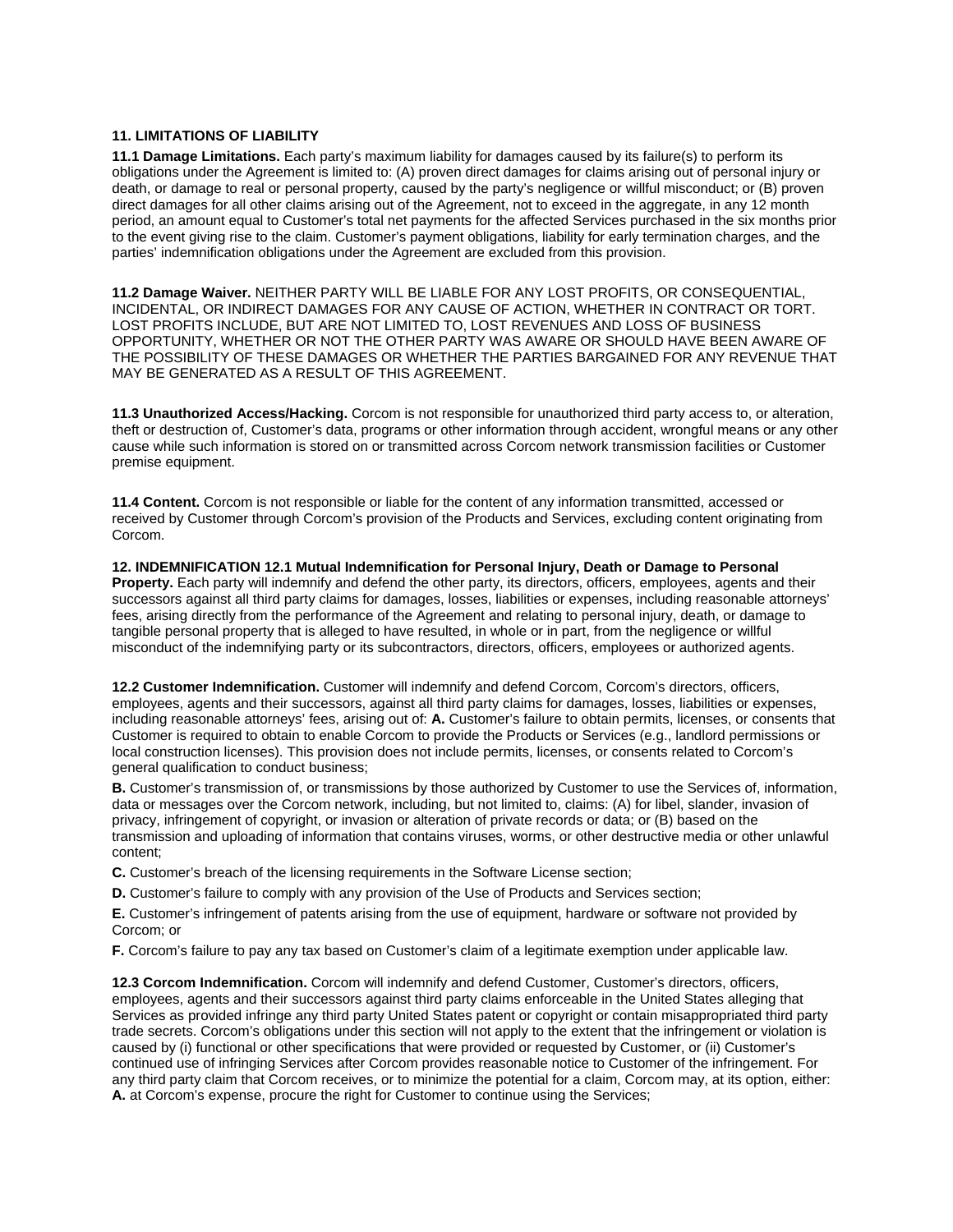**B.** at Corcom's expense, replace or modify the Services with comparable Services; or

**C.** terminate the Services.

**12.4 Rights of Indemnified Party.** To be indemnified, the party seeking indemnification must (i) give the other party timely written notice of the claim (unless the other party already has notice of the claim), (ii) give the indemnifying party full and complete authority, information and assistance for the claim's defense and settlement, and (iii) not, by any act, admission or acknowledgment, materially prejudice the indemnifying party's ability to satisfactorily defend or settle the claim. The indemnifying party will retain the right, at its option, to settle or defend the claim, at its own expense and with its own counsel. The indemnified party will have the right, at its option, to participate in the settlement or defense of the claim, with its own counsel and at its own expense, but the indemnifying party will retain sole control of the claim's settlement or defense.

**12.5 Exclusive Remedies.** The provisions of this Indemnification section state the entire liability and obligations of the indemnifying party and any of its Affiliates or licensors, and the exclusive remedy of the indemnified party, with respect to any of the claims identified in this section.

## **13. TERMINATION**

## **13.1 Corcom Right to Suspend or Terminate**

**A.** Corcom may suspend or terminate Products or Services or the Agreement immediately if:

**(1)** Customer fails to cure its default of the payment terms of the Agreement;

**(2)** Customer fails to cure any other material breach of the Agreement within 30 days after receiving Corcom's written notice;

**(3)** Customer provides false or deceptive information or engages in fraudulent or harassing activities when ordering, using or paying for Services;

**(4)** Customer fails to comply with applicable law or regulation and Customer's noncompliance prevents Corcom's performance under the Agreement; or

**(5)** Customer fails to comply with the resell restrictions and prohibitions contained in the Agreement.

**B.** If Corcom terminates the Agreement under this Corcom Right to Suspend or Terminate section, Customer will be liable for any Products and Services provided up to the date of termination, whether or not invoiced by the termination date, as well as any applicable early termination and shortfall liabilities.

## **13.2 Customer Right to Terminate**

**A. Material Failure.** Customer may terminate a Product or Service without early termination liability upon Corcom's receipt of Customer's written notice to terminate after the cure period if:

**(1)** Corcom materially fails to provide the Product or Service,

**(2)** Customer provides Corcom with written notice of the failure and a reasonable opportunity to cure within 30 days from receipt of notice,

**(3)** Corcom fails to cure the material failure within the 30-day cure period, and

**(4)** Customer provides Corcom with written notice of Corcom's failure to cure and Customer's election to terminate the affected Product or Service. Corcom's material failure does not include a failure caused by Customer or a Force Majeure Event.

**B. Termination for Convenience.** Customer may terminate the Agreement during the Term by providing 30 days' written notice to Corcom. In the case of such Termination for Convenience, Customer will be liable for all charges incurred up to and including the date of termination as well as early termination liabilities, any applicable shortfall liabilities and other applicable charges and fees as set forth in the Agreement

## **13.3 Order Terms for Wireline Products and Services**

**A. Calculation of Early Order Term Termination Liability.** Certain wireline Products and Services may be priced based on a minimum Order Term, which may be identified as an "Order Term," "Access Term Plan," or similar language, as listed in the applicable pricing attachment. If Customer terminates an Order in whole or in part, before expiration of the Order Term (unless due to Corcom's material failure), or if Corcom terminates an Order under a termination right provided to Corcom under the Agreement, then Customer will pay the following early termination charges, which represent Corcom's reasonable liquidated damages and not a penalty: **(1) Access Orders.** A lump sum equal to (a) the applicable monthly charges for all bandwidth levels of Ethernet access and TDM dedicated access, multiplied by the number of months remaining in the Order Term, plus (b) a pro rata amount of any waived installation charges, based on the number of months remaining in the applicable minimum Order Term;

**(2) General Liability.** A lump sum equal to (a) the applicable monthly charges for the Service multiplied by the number of months remaining in the first year of the initial term, plus (b) 50% of the applicable monthly charges multiplied by the number of months remaining in the initial term after the first year, plus (c) a pro rata amount of any waived installation charges, based on the number of months remaining in the applicable minimum Order Term; and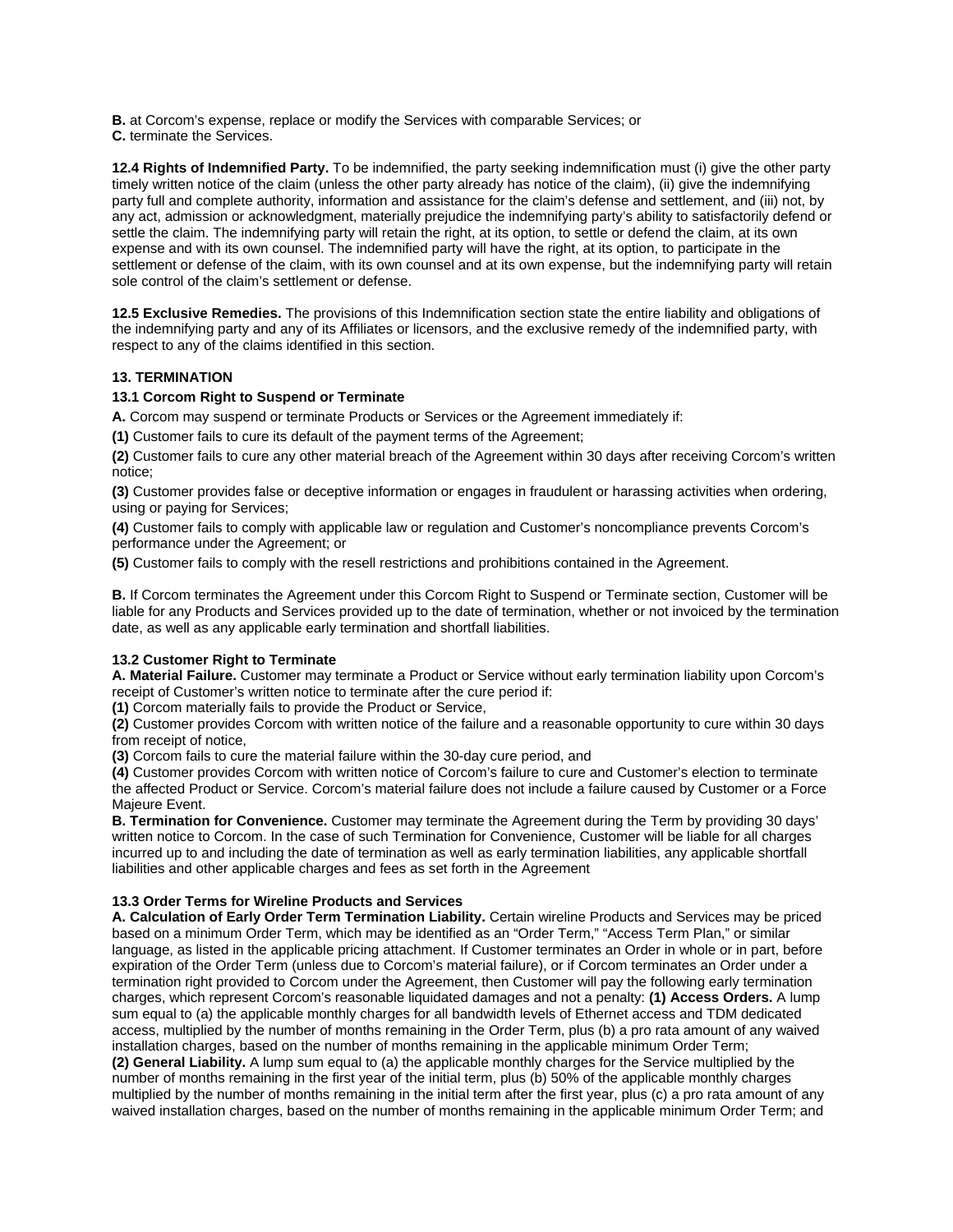**(3) Third Party Liability.** Any liabilities imposed on Corcom by third parties, such as a Local Exchange Carrier ("LEC") or PTT, as a result of Customer's early termination.

**B. Waiver of Order Term Liabilities.** Upon prior approval of Corcom, Customer will not be liable for the early termination charges in the Calculation of Early Order Term Termination Liability section above, if Customer orders another Service of the same or greater monthly price with an Order Term no less than the remaining months in the initial Order Term (or one year, whichever is greater) at the same time Customer provides Corcom with the termination notice. Such approval will be in Corcom's reasonable discretion and based upon financial and other business considerations.

**14. FORCE MAJEURE.** Neither party will be responsible for any delay, interruption or other failure to perform under the Agreement due to acts, events or causes beyond the reasonable control of the responsible party (a "Force Majeure Event"). Force Majeure Events include, but are not limited to: natural disasters (e.g., lightning, earthquakes, hurricanes, floods); wars, riots, terrorist activities, and civil commotions; inability to obtain parts or equipment from third party suppliers; cable cuts by third parties, a LEC's activities, and other acts of third parties; explosions and fires; embargoes, strikes, and labor disputes; court orders and governmental decrees.

## **15. DEFINITIONS**

**15.1** "Affiliate" is a legal entity that directly or indirectly controls, is controlled by, or is under common control with the party. An entity is considered to control another entity if it owns, directly or indirectly, more than 50% of the total voting securities or other similar voting rights.

**15.2** "Commencement Date" is the first day of the first bill cycle in which Corcom bills monthly recurring charges or usage charges. Unless defined otherwise in the Agreement, the Term begins on the Commencement Date.

**15.3** "Domestic" means the 48 contiguous states of the United States and the District of Columbia, unless otherwise defined for a particular Product or Service in the applicable Tariffs, Schedules, or Product-specific Terms.

**15.4** "Effective Date" is the date the last party signs the Agreement.

**15.5** "Order" or "Purchase Order" means a written, electronic or verbal order, or purchase order, submitted or confirmed by Customer and accepted by Corcom, which identifies specific Products and Services, and the quantity ordered. Verbal Orders are deemed confirmed upon Customer's written acknowledgment, or use, of Products or Services. "Order Term" is the term designated for an individual Order.

**15.6** "Preferred Pay Program" provides a discount to Corcom customers for remitting payment using cash, check or electronic funds transfer. Customer must contact its assigned Corcom representative for further information, including eligibility requirements.

**15.7** "Product(s)" includes equipment, software, hardware, cabling or other materials sold or leased to Customer by or through Corcom as a separate item from, or bundled with, a Service.

**15.8** "Product-specific Terms" refers to separate descriptions, terms and conditions for certain non-regulated Products and Services. Product-specific Terms are incorporated into the Agreement as of the Effective Date. Product-specific Terms are not otherwise subject to change during the Term.

**15.9** "Schedule(s)" are the terms and conditions governing Corcom's provision of certain intrastate, interstate and international interexchange Services. Schedules are subject to change during the Term under the rules and authority of the FCC and the relevant regulatory agencies. Schedules are posted on the Rates and Conditions Website.

**15.10** "Service(s)" means wireline and wireless business communications services, including basic or telecommunications services, information or other enhanced services, and professional services provided to Customer by or through Corcom under the Agreement, excluding Products.

**15.11** "Tariffs" means the Corcom competitive LEC or intrastate interexchange carrier tariffs on record with the FCC or state regulatory authorities having jurisdiction over those Services. Tariffs are subject to change during the Term under the rules and authority of the relevant regulatory bodies. If, during the Term, Corcom entirely withdraws any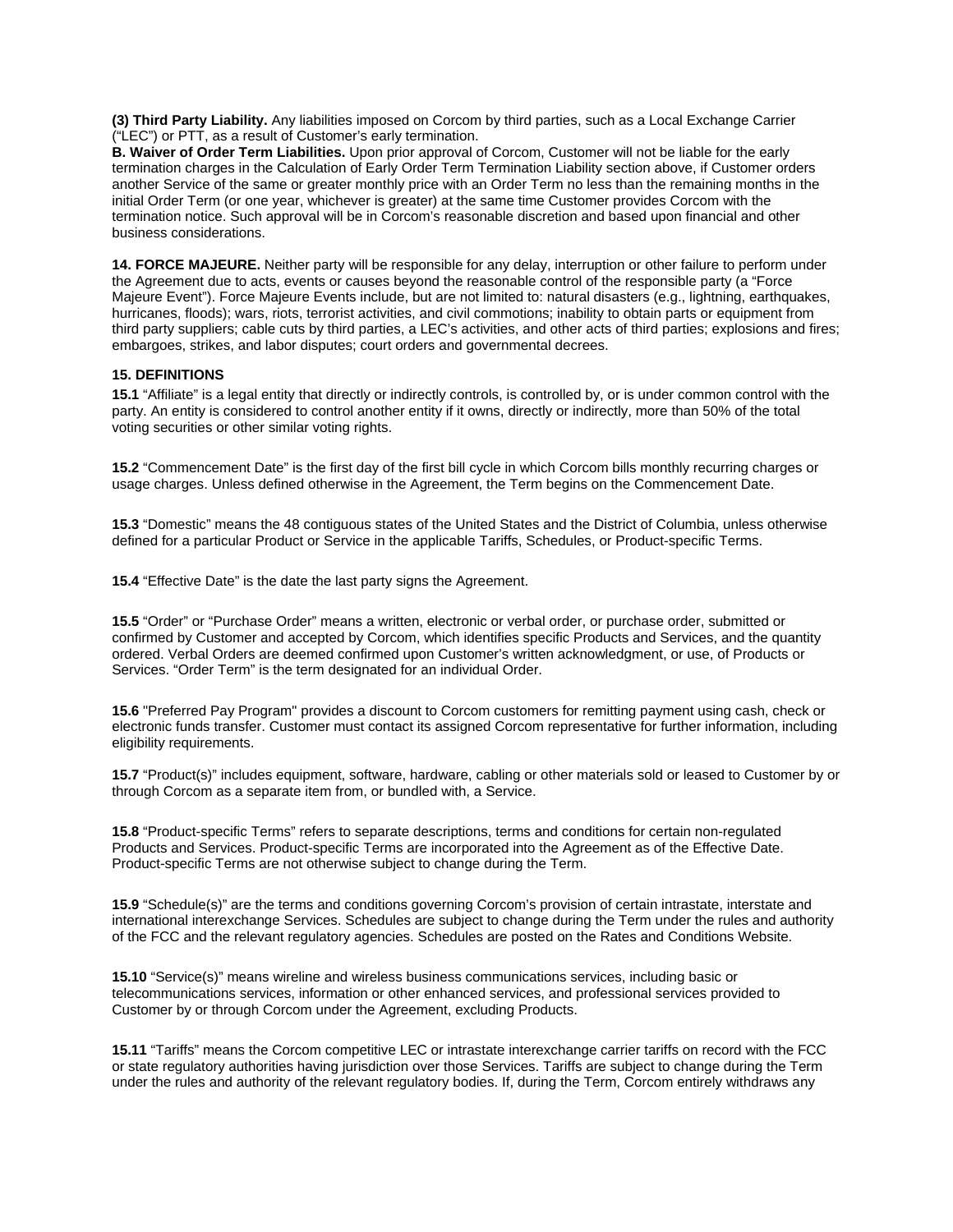Tariff that applies to Services in the Agreement, the Tariff terms and conditions then in effect will continue to apply to the Agreement. Tariffs are posted on the Rates and Conditions Website.

#### **16. MISCELLANEOUS**

**16.1 Compliance with Law.** Each party agrees that it will comply with all applicable laws in performance of its obligations under the Agreement.

**16.2 Independent Contractor.** Corcom provides Products and Services to Customer as an independent contractor. The Agreement does not create an employer-employee relationship, association, joint venture, partnership, or other form of legal entity or business enterprise between the parties, their agents, employees or Affiliates.

**16.3 No Waiver of Rights.** The failure to exercise any right under the Agreement does not constitute a waiver of the party's right to exercise that right or any other right in the future.

**16.4 No Third Party Beneficiaries.** The Agreement's benefits do not extend to any third party.

#### **16.5 Technology Evolution.**

**A.** In the normal course of technology evolution and enhancement, Corcom continually updates and upgrades its networks, Products and Services. In some instances, these efforts will result in the need to ultimately replace or discontinue certain offerings or technologies. In such event, Corcom will undertake such efforts in a customerfocused and commercially reasonable manner. Accordingly and notwithstanding anything in the Agreement to the contrary, Corcom reserves the right, in its sole discretion, after providing the notice set forth in subsection B below, to: (1) migrate Customer to a replacement technology; or (2) discontinue any Product or Service without either party being in breach of the Agreement or incurring early termination liability relating to the discontinuance of the affected Product or Service.

**B.** If Corcom takes any action set forth in subsection A above, Corcom will provide advance notice reasonably designed to inform each affected Customer of such pending action. The form of Corcom's notice may include without limitation, providing written notice to any address listed in the Agreement for Customer or any address Corcom uses for billing or as set forth in an Order. Customer agrees that such notice is reasonable and sufficient notice of Corcom's pending action.

**16.6 Governing Law.** The Agreement will be governed by the laws of Nevada, without regard to its choice of law principles. The English version of the Agreement will prevail over any foreign language versions.

#### **16.7 Dispute Resolution**

**A. Jury Trial Waiver.** The parties mutually, expressly, irrevocably and unconditionally waive trial by jury and any right to proceed as lead plaintiff, class representative, or other representative capacity for any class action proceedings arising out of or relating to the Agreement or an Order. This subsection survives the termination of the Agreement.

**B. Arbitration.** If the parties mutually agree, any dispute arising out of or relating to the Agreement may be finally settled by arbitration, including claims relating to the negotiations and the inducement to enter into the Agreement. However, if the jury trial waiver is held to be unenforceable by a court, then arbitration is mandatory. Any arbitration must be held in accordance with the rules of the CPR Institute for Dispute Resolution and governed by the United States Arbitration Act, 9 U.S.C. Sec. 1, et seq. All arbitration proceedings for disputes relating to Domestic Products or Services will be held in the Reno, NV metropolitan area. If the dispute relates to Corcom's provision of non-Domestic Products or Services, all arbitration proceedings will be conducted in the English language pursuant to the Rules of Conciliation and Arbitration of the International Chamber of Commerce. The place of arbitration for disputes related to non-Domestic Products or Services is New York, NY, USA. No arbitration proceeding will include class action arbitration.

**16.8 Assignment.** Customer may not assign any rights or obligations under the Agreement or any Order without Corcom's prior written consent, except that Customer may assign the Agreement, after 30 days' prior written notice, to an Affiliate or an entity that has purchased all or substantially all of Customer's assets.

**16.9 Amendments/Alterations.** The Agreement may only be amended in a writing signed by both parties' authorized representatives. Alterations to the Agreement are not valid unless accepted in writing by both parties.

**16.10 Notice.** Notices required under the Agreement must be submitted in writing to any address listed in the Agreement for the other party or, for notices to Customer, to the address Corcom uses for shipping or billing or as set